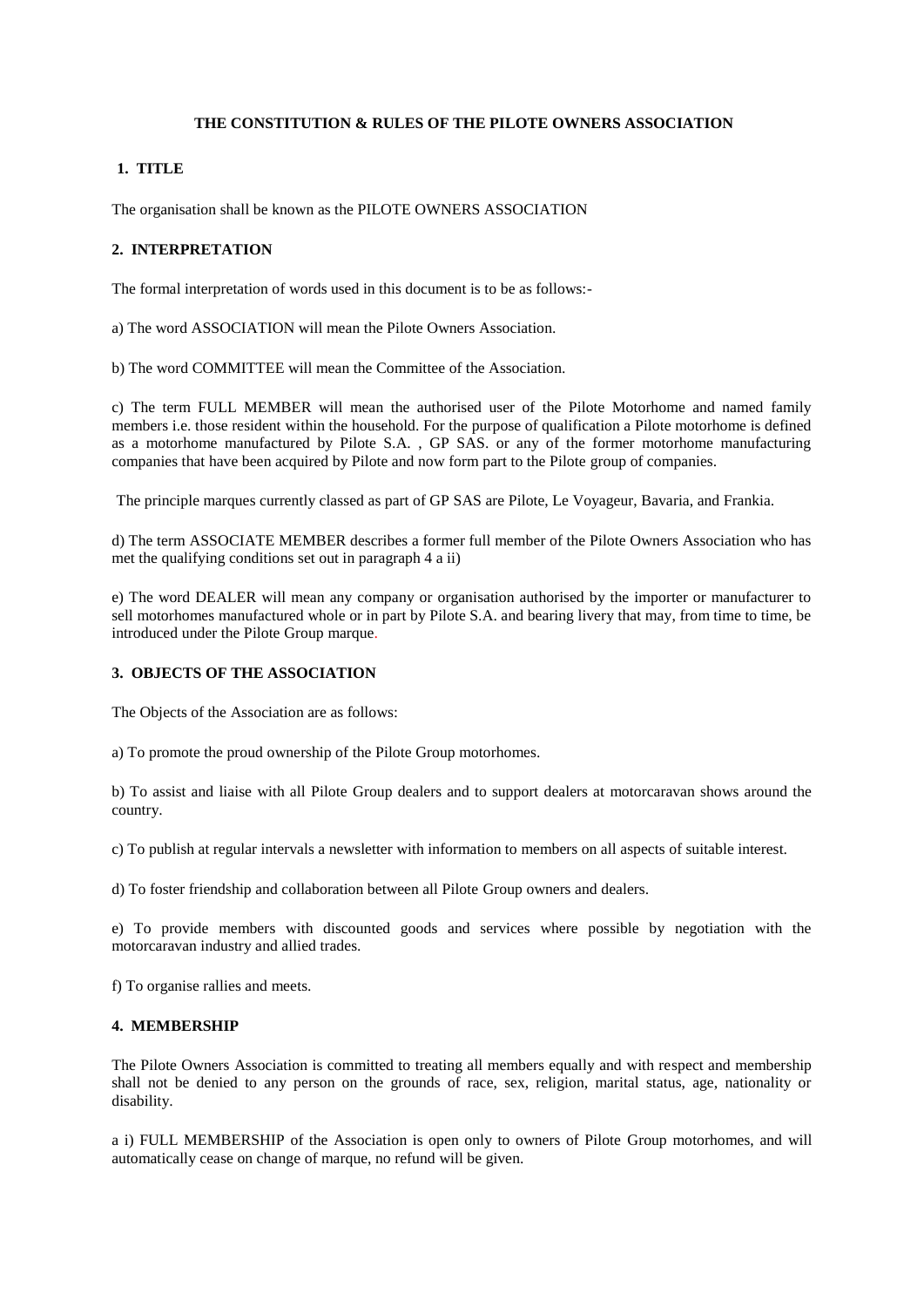a ii) A current full member of the Pilote Owners Association of at least two years continuous standing can, on immediate change of marque, apply to become an ASSOCIATE MEMBER of the Pilote Owners Association. An application form must be completed and this application must be proposed and seconded by a full member of the Pilote Owners Association. All applications will be considered by the committee.

An associate member will continue to receive the Diary of Events and newsletters and can book for any rally listed in the Diary of Events.

If an associate member again changes marque at some future date, an application must be made for continuation of Associate Membership. The Committee has the right to refuse re-admission.

a iii) A member of the association who has disposed of his/her motorhome and can no longer rally can apply to become a Retired Member of the Pilote Owners Association**.** The full membership fee will not be payable and the retired member will continue to receive the Diary of Events and Newsletter by email only. A fee will be payable if printed versions are required.

b) Membership of the association is subject to payment of an annual subscription payable in advance and agreed by those full members present at the Annual General Meeting (AGM). Membership will run for 12 months from 1st November to 31st October.

c) Nominations for President and Vice President will be recommended by the committee for agreement by the full members at an AGM.

d) The committee will have the power to call before them any member considered to be responsible for conduct detrimental to the interests and status of the Association and, subject to the right of appeal to the full members present at an Annual General Meeting or Extraordinary General Meeting (EGM), will have the power to expel such member from the association. In the event of such disciplinary action, a full committee meeting shall be convened at which not less than two thirds of the committee shall be present.

e) All current members over the age of 18 may attend the AGM, only Full Members have the right to vote.

## **5. ADDRESSES AND NOTICES**

Each member shall notify the Membership Secretary of their current email and postal address for the time being and any changes thereto. All notices and correspondence will be sent by email or posted by second class mail in accordance with the members stated preference. Where correspondence is sent by second class post to such an address it shall be considered as duly delivered seven to ten working days following the day of posting.

The following information will be securely held on a computer data file, conforms to current legislation and will be made available for inspection by any current member.

When necessary the data will be made available to the Association's Officers, Committee Members and Rally Organisers. With those specific exceptions, no details will be disclosed to third parties without the express consent of the members concerned. Rally marshals shall only hold the data for the time period required for the rally and then delete it.

- a) Membership number;
- b) Name(s) and address;
- c) Telephone number(s) and email address.
- d) Date of joining;
- e) Current subscription paid/unpaid;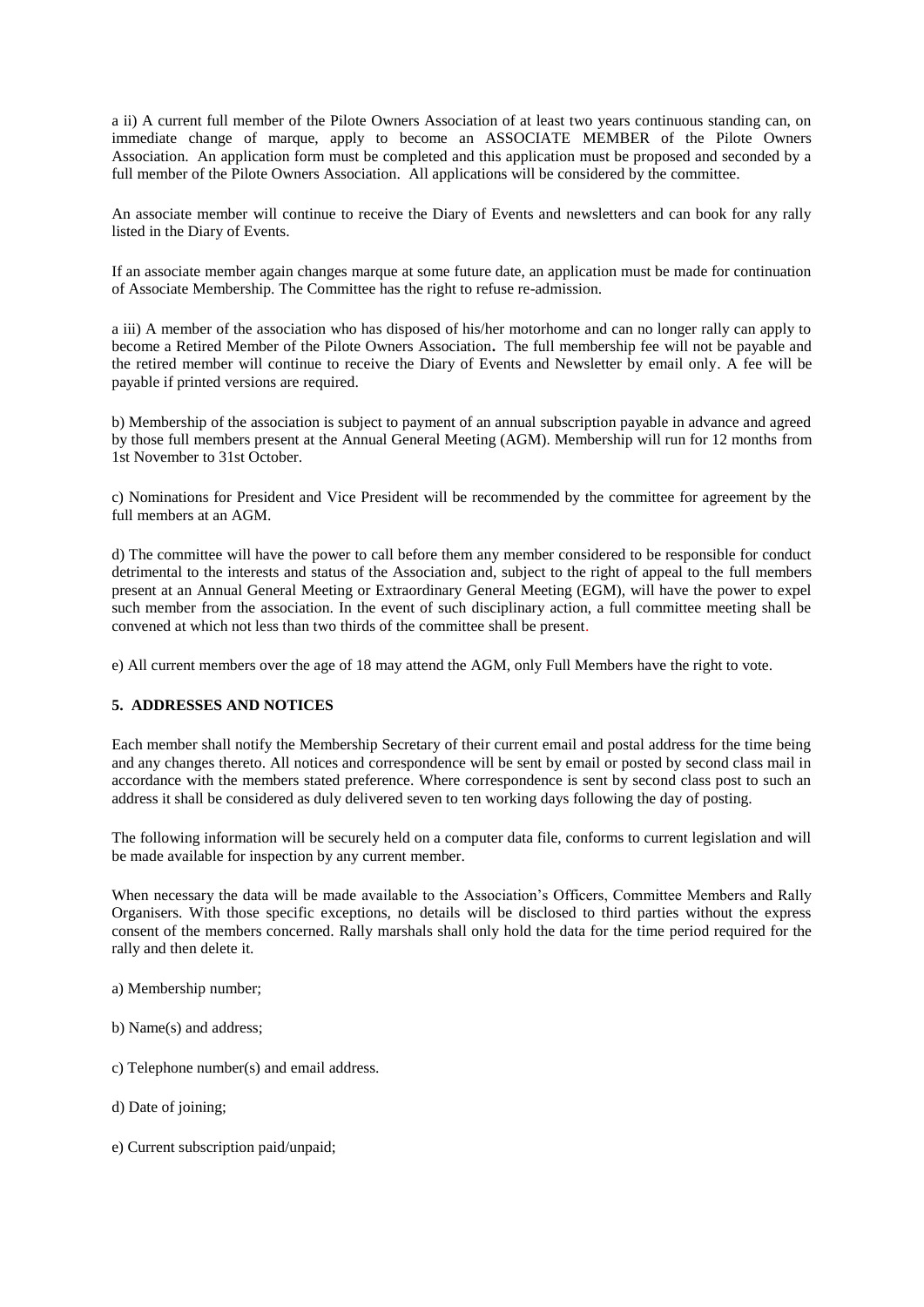f) Model and registration number of vehicle.

## **6. OFFICERS**

The Officers of the Association will comprise the following: - Chairman; Vice Chairman; Honorary Secretary; Honorary Treasurer and any other officers appointed and deemed necessary to carry out the duties of the Association.

### **7. COMMITTEE AND MANAGEMENT**

a) The management of the association will be vested in a committee consisting of the four main officers, (i.e. Chairman, vice-Chairman, Secretary, Treasurer) the immediate past chairman, and not more than 10 other full members.. All officers and committee members will be elected for two consecutive years at the AGM reckoning from one AGM to another. The chairman and vice chairman will hold office and serve for one year reckoned from one AGM to another. In the event of a vacancy(ies) occurring the committee shall have the power to fill the vacancy(ies) until the next AGM.

b) An independent Honorary Auditor, who shall not be a member of the committee or hold office in the association will be appointed at the AGM

c) At committee meetings a simple majority of not less than five committee members all from different households (e.g. 5 different membership numbers) personally present shall form a quorum. In the event of a quorum not being available the meeting will be abandoned and reconvened. Any contentious issue(s) must be notified by phone or email to all committee members prior to the meeting. Meetings may be held face to face or via electronic communication e.g. Zoom/Teams. A member attending any meeting via an electronic communication shall be regarded as if being personally present.

d) Prior to the AGM a list of the remaining committee members and a list of retiring committee members willing to stand for re-election shall be published (retiring committee members may stand for re-election). Further nominations may (with the consent of the nominee) be made by any two members of the association in writing to be received by the honorary secretary twenty eight days prior to the AGM. In the event of a contest, voting will be made by a show of hands, or a paper ballot by full members present at the AGM. Any nominee for committee shall have been a member of the association for at least one year prior to the meeting unless the committee want to nominate someone into an officer position (excluding Chairman, Secretary or Treasurer) on the committee. . Both retiring and remaining committee members will all remain eligible for nominations as officers of the association.

e) Up to 2 associate members can serve on the committee if required and only when not filled by a full member and would in these circumstances have full voting rights on the committee but not at any general meeting. They would replace two of the full member position on the committee. An associate member could not hold the role of Chairman , Vice-chairman, or treasurer.

#### **8. COMMITTEE MEETINGS**

a) Meetings of the committee will be convened by the chairman, however in exceptional circumstances a meeting may be convened by any officer of the Association. Committee meetings will take place at suitable intervals throughout the year, advised by formal notice. Such notice to be sent to each committee member at least fourteen days prior to such meeting, detailing the venue, date and time together with an agenda listing the topics for business and discussion.

b) Minutes of each meeting will be taken and circulated to committee members with the formal notice convening the next meeting.

c) The chairman or his appointed deputy will conduct the meeting in a formal manner and will ensure that all decisions and resolutions are minuted for association records. All such agreements will be made by a show of hands. The chairman will have a second or casting vote.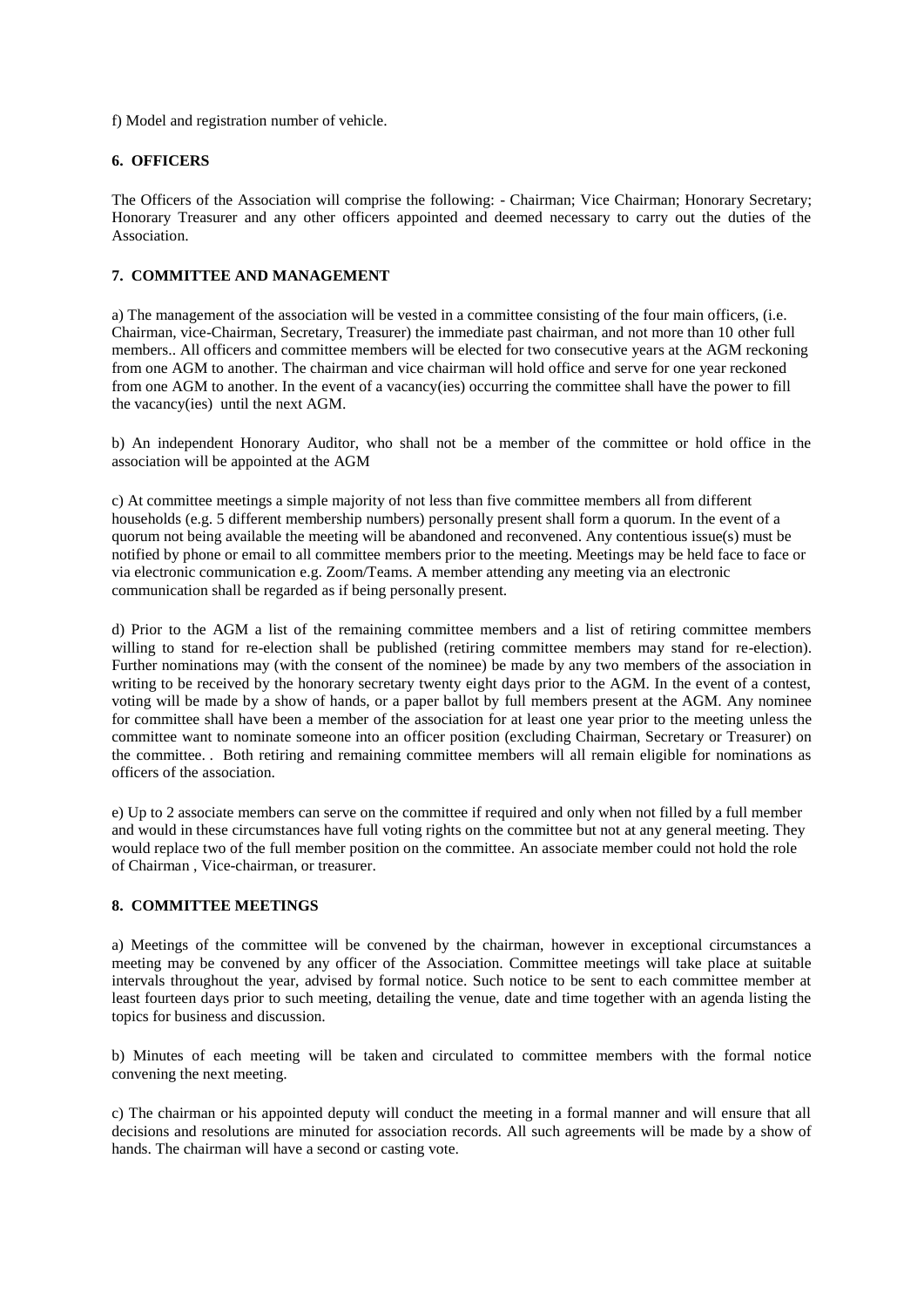d) The minutes of each and every committee meeting will be carefully filed and retained by the honorary secretary. These minutes will constitute a formal record of association business and will be made available for inspection by any member.

### **9. GENERAL MEETINGS**

a) An ANNUAL GENERAL MEETING shall be held each financial year at a venue to be announced in the formal notice convening the meeting.

b) An EXTRAORDINARY GENERAL MEETING may be convened at any time by the committee and shall be called by the secretary within 30 days of the receipt of a requisition to that effect and duly endorsed by any 20 full members entitled to vote thereat. At least 14 days notice shall be given of every extraordinary general meeting, which shall be competent to deal only with the business for which it has been called, such business to be clearly specified on every notice.

c) At all general meetings every question (unless otherwise expressly provided for by these rules and constitution) shall be decided by a majority of votes. Every full member present shall have one vote and in the case of equal voting, the chairman will have a second or casting vote. In the case of AGM's 25 full members personally present will form a quorum.

#### **10. FINANCE**

The financial year will commence on the 1st of November. Prior to the AGM, the records and accounts of the association will be presented for audit by the honorary auditor who may inspect the said records and accounts at any time. The audited accounts will be presented for approval at each Annual General Meeting.

The assets and funds of the association will be vested in the committee for the time being. The committee may from time to time appoint trustees in who shall be vested such part or parts of the assets or funds of the association as the committee shall approve and direct

In the event of the association ceasing to exist, the funds and assets of the association shall be transferred to an independent person acting as administrator and appointed by the retiring committee to be held for the disposal and benefit of a nominated charity and only after payment of all costs, expenses and debts legally incurred by the association.

The committee shall have the authority to decide the conduct for signing authority for the association bank account.

#### **11. RALLIES**

a) Any Committee member may ask to see proof of Membership.

b) Unless stated otherwise, rallies are open to members of the association only. Guests staying in a members van are allowed (for whom the said member is responsible). Members' and guests' cars to be placed where specified by the rally organiser or marshal.

When holding rallies under the associations Exemption Certificate, only members of the Pilote Owners Association may attend and such rallies will be limited to a maximum of 5 days.

c) Not less than 3 metres should be permitted between motorhomes in any circumstances and a distance of 6 metres between motorhomes is strongly recommended to meet both privacy and safety requirements.

d) The Pilote Owners Association will comply with the "Model Code of Conduct" as recommended by DEFRA and will automatically adopt any future amendments by DEFRA or its successors. The Code of Conduct will be issued to each member of the Association.